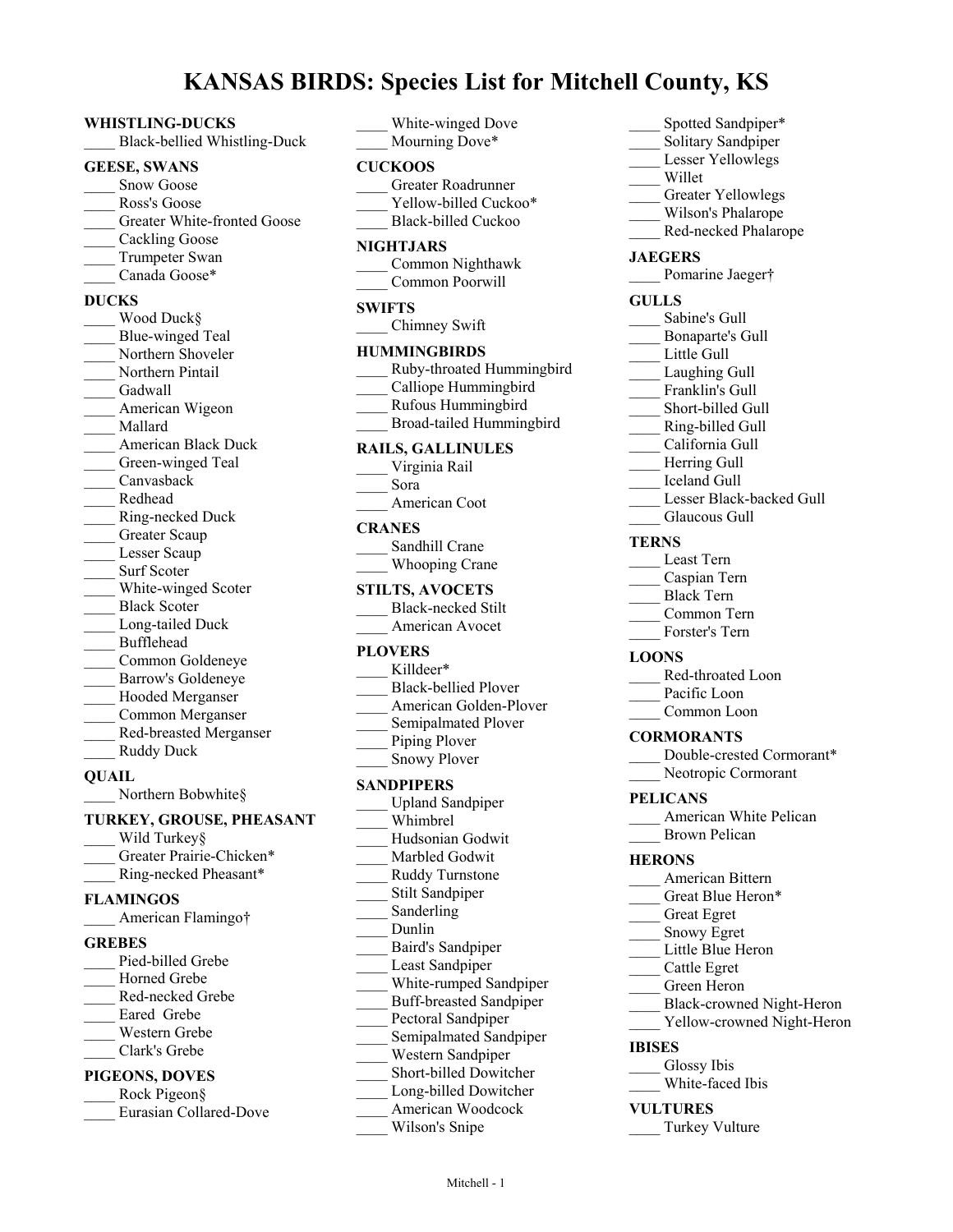#### **OSPREY, HAWKS, KITES, EAGLES**

Osprey Golden Eagle Northern Harrier Sharp-shinned Hawk \_\_\_\_ Cooper's Hawk \_\_\_\_ Northern Goshawk Bald Eagle\* Mississippi Kite\* \_\_\_\_ Harris's Hawk† \_\_\_\_ Broad-winged Hawk \_\_\_\_ Swainson's Hawk Red-tailed Hawk\* \_\_\_\_ Rough-legged Hawk Ferruginous Hawk

#### **BARN OWLS**

\_\_\_\_ Barn Owl

#### **OWLS**

Eastern Screech-Owl\* Great Horned Owl\* Snowy Owl \_\_\_\_ Burrowing Owl \_\_\_\_ Barred Owl Long-eared Owl Short-eared Owl

## **KINGFISHERS**

Belted Kingfisher\*

#### **WOODPECKERS**

- \_\_\_\_ Red-headed Woodpecker
- \_\_\_\_ Red-bellied Woodpecker
- Yellow-bellied Sapsucker
- Downy Woodpecker\*
- Hairy Woodpecker§ \_\_\_\_ Northern Flicker

#### **FALCONS**

American Kestrel\* \_\_\_\_ Merlin Gyrfalcon<sup>†</sup> Peregrine Falcon Prairie Falcon

#### **FLYCATCHERS**

- \_\_\_\_ Great Crested Flycatcher Western Kingbird\* Eastern Kingbird\* Scissor-tailed Flycatcher\* \_\_\_\_ Olive-sided Flycatcher \_\_\_\_ Eastern Wood-Pewee Least Flycatcher Eastern Phoebe\* Say's Phoebe\* **VIREOS** White-eyed Vireo Bell's Vireo\* \_\_\_\_ Blue-headed Vireo
- 
- Warbling Vireo§
- \_\_\_\_ Red-eyed Vireo

## **SHRIKES**

Loggerhead Shrike\* Northern Shrike

## **JAYS, MAGPIES, CROWS**

- Pinyon Jay
- Blue Jay\*
- \_\_\_\_ Clark's Nutcracker
- \_\_\_\_ Black-billed Magpie
- American Crow

## **CHICKADEES, TITMICE**

Black-capped Chickadee\* Tufted Titmouse\*

#### **LARKS**

Horned Lark

#### **SWALLOWS**

- Bank Swallow
- Tree Swallow\*
- N. Rough-winged Swallow\*
- Purple Martin\*
- Barn Swallow\*
- \_\_\_\_ Cliff Swallow§

#### **KINGLETS**

| Ruby-crowned Kinglet   |
|------------------------|
| Golden-crowned Kinglet |

#### **WAXWINGS**

| Cedar Waxwing* |  |  |
|----------------|--|--|
|                |  |  |

#### **NUTHATCHES**

|  | Red-breasted Nuthatch |  |  |  |
|--|-----------------------|--|--|--|
|  |                       |  |  |  |

White-breasted Nuthatch§

#### **CREEPERS**

\_\_\_\_ Brown Creeper

#### **GNATCATCHERS**

\_\_\_\_ Blue-gray Gnatcatcher

#### **WRENS**

- \_\_\_\_ Rock Wren
- House Wren\*
- Winter Wren
- \_\_\_\_ Marsh Wren
- \_\_\_\_ Carolina Wren \_\_\_\_ Bewick's Wren

#### **THRASHERS**

Gray Catbird§

Brown Thrasher\*

Northern Mockingbird\*

#### **STARLINGS**

\_\_\_\_ European Starling\*

#### **THRUSHES**

- Eastern Bluebird\*
- Mountain Bluebird
- \_\_\_\_ Townsend's Solitaire Gray-cheeked Thrush

Mitchell - 2

- \_\_\_\_ Swainson's Thrush
- \_\_\_\_ Hermit Thrush
- American Robin\*

### **OLD WORLD SPARROWS**

House Sparrow\*

#### **PIPITS**

\_\_\_\_ American Pipit \_\_\_\_ Sprague's Pipit

#### **FINCHES**

- House Finch\*
- Purple Finch
- \_\_\_\_ Red Crossbill
- Pine Siskin
- American Goldfinch\*

#### **LONGSPURS**

- \_\_\_\_ Lapland Longspur
- \_\_\_\_ Chestnut-collared Longspur
- Snow Bunting

#### **SPARROWS**

- Grasshopper Sparrow§
- Lark Sparrow§
- Lark Bunting
- \_\_\_\_ Chipping Sparrow
- \_\_\_\_ Clay-colored Sparrow
- Field Sparrow§
- Fox Sparrow
- \_\_\_\_ American Tree Sparrow
	- Dark-eyed Junco
- White-crowned Sparrow
	- \_\_\_\_ Harris's Sparrow
- White-throated Sparrow

Lincoln's Sparrow Swamp Sparrow Spotted Towhee \_\_\_\_ Eastern Towhee

Yellow-breasted Chat **BLACKBIRDS, ORIOLES**

> Eastern Meadowlark§ Western Meadowlark§ Orchard Oriole Bullock's Oriole Baltimore Oriole\* Red-winged Blackbird\* Brown-headed Cowbird\*

\_\_\_\_ Rusty Blackbird Brewer's Blackbird Common Grackle\* Great-tailed Grackle\*

Black-and-white Warbler \_\_\_\_ Tennessee Warbler Orange-crowned Warbler

**WARBLERS** \_\_\_\_ Ovenbird

Yellow-headed Blackbird\*

- Vesper Sparrow
- LeConte's Sparrow
- \_\_\_\_ Savannah Sparrow Song Sparrow

\_\_\_\_ Bobolink

**CHATS**